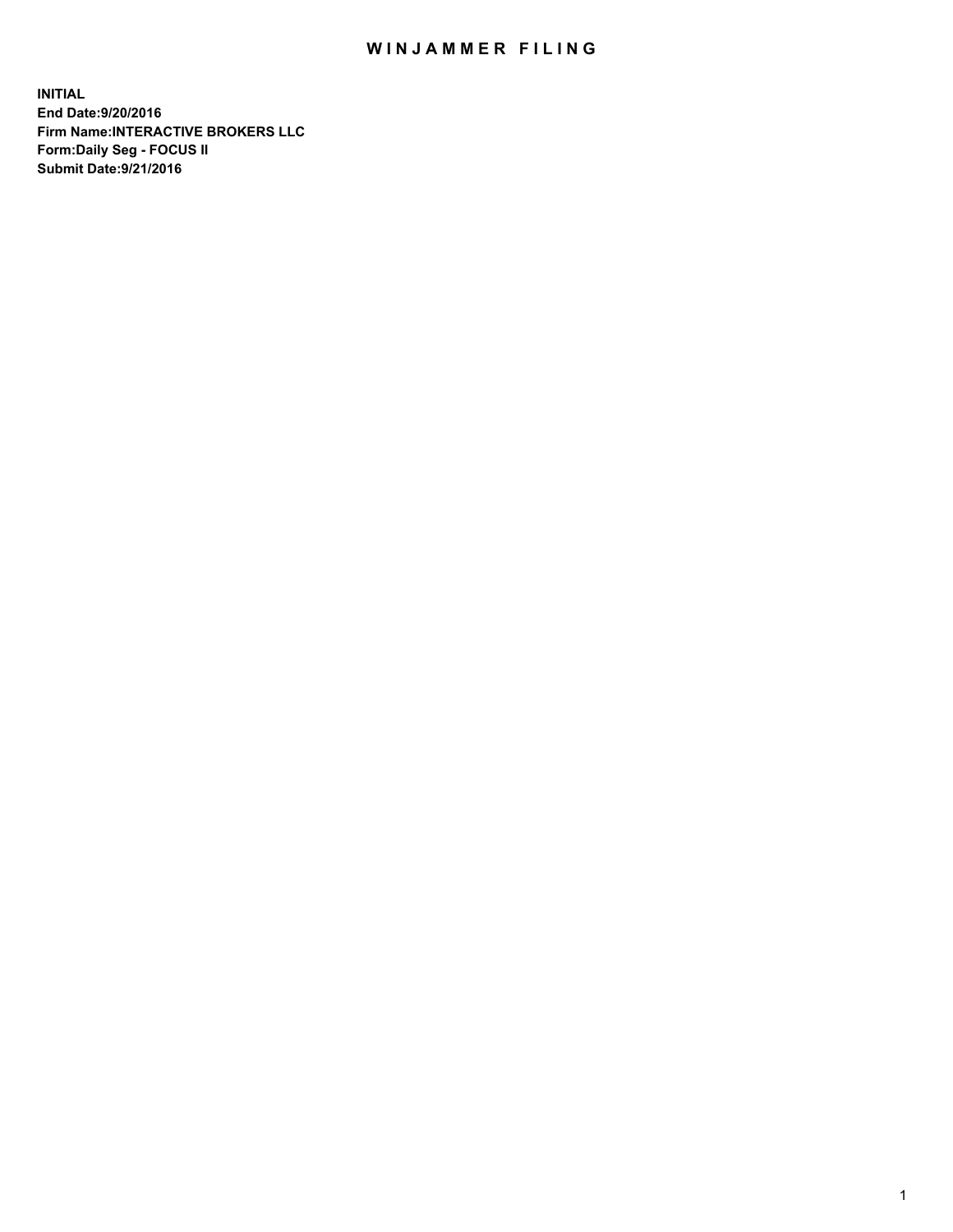## **INITIAL End Date:9/20/2016 Firm Name:INTERACTIVE BROKERS LLC Form:Daily Seg - FOCUS II Submit Date:9/21/2016 Daily Segregation - Cover Page**

| Name of Company<br><b>Contact Name</b><br><b>Contact Phone Number</b><br><b>Contact Email Address</b>                                                                                                                                                                                                                          | <b>INTERACTIVE BROKERS LLC</b><br><b>James Menicucci</b><br>203-618-8085<br>jmenicucci@interactivebrokers.c<br>om |
|--------------------------------------------------------------------------------------------------------------------------------------------------------------------------------------------------------------------------------------------------------------------------------------------------------------------------------|-------------------------------------------------------------------------------------------------------------------|
| FCM's Customer Segregated Funds Residual Interest Target (choose one):<br>a. Minimum dollar amount: ; or<br>b. Minimum percentage of customer segregated funds required:% ; or<br>c. Dollar amount range between: and; or<br>d. Percentage range of customer segregated funds required between: % and %.                       | $\overline{\mathbf{0}}$<br>0<br>155,000,000 245,000,000<br>00                                                     |
| FCM's Customer Secured Amount Funds Residual Interest Target (choose one):<br>a. Minimum dollar amount: ; or<br>b. Minimum percentage of customer secured funds required:%; or<br>c. Dollar amount range between: and; or<br>d. Percentage range of customer secured funds required between: % and %.                          | $\overline{\mathbf{0}}$<br>0<br>80,000,000 120,000,000<br>0 <sub>0</sub>                                          |
| FCM's Cleared Swaps Customer Collateral Residual Interest Target (choose one):<br>a. Minimum dollar amount: ; or<br>b. Minimum percentage of cleared swaps customer collateral required:% ; or<br>c. Dollar amount range between: and; or<br>d. Percentage range of cleared swaps customer collateral required between:% and%. | $\overline{\mathbf{0}}$<br>$\underline{\mathbf{0}}$<br>0 <sub>0</sub><br>0 <sub>0</sub>                           |

Attach supporting documents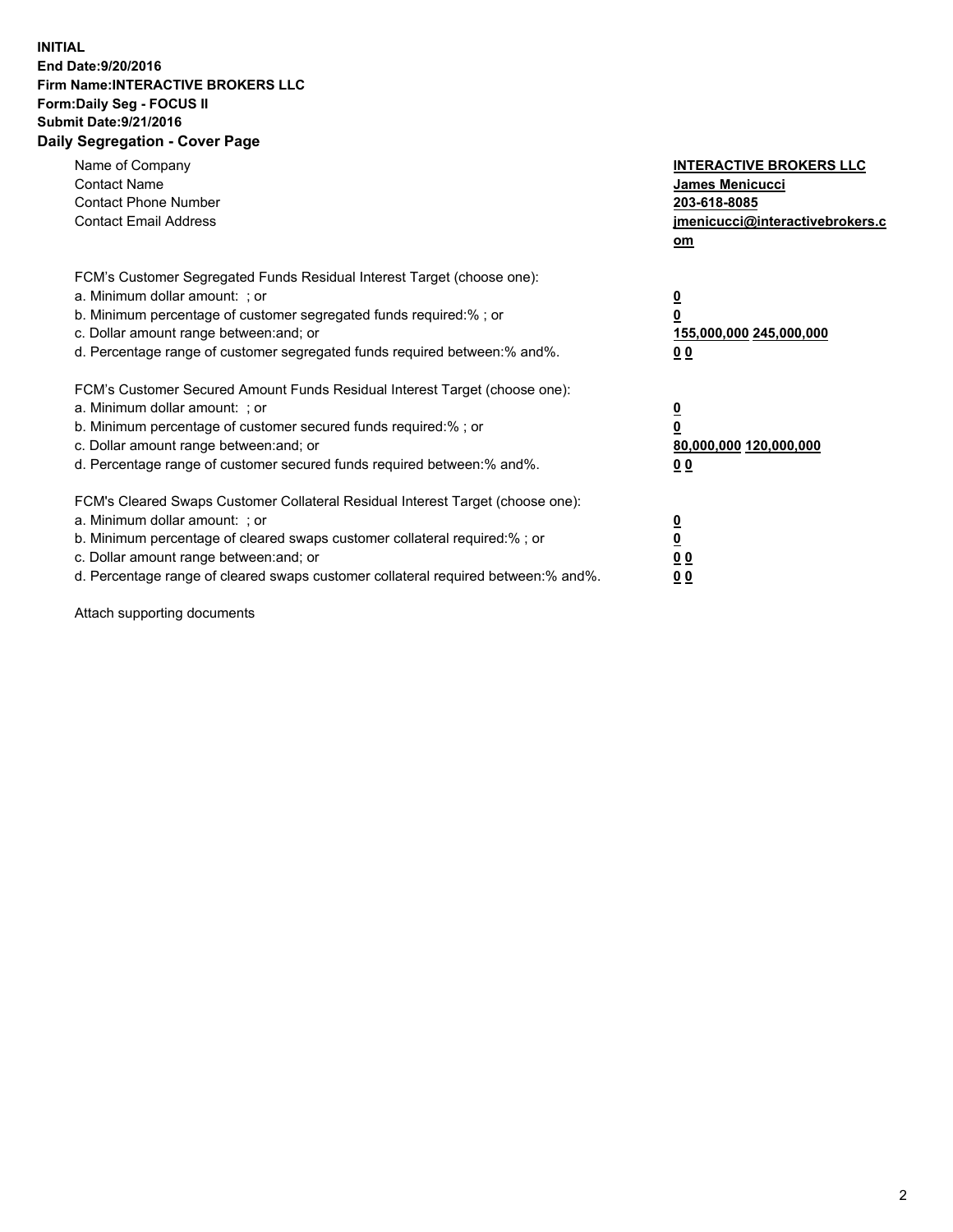## **INITIAL End Date:9/20/2016 Firm Name:INTERACTIVE BROKERS LLC Form:Daily Seg - FOCUS II Submit Date:9/21/2016 Daily Segregation - Secured Amounts**

|     | Dany Ocgregation - Oceaned Announts                                                         |                                  |
|-----|---------------------------------------------------------------------------------------------|----------------------------------|
|     | Foreign Futures and Foreign Options Secured Amounts                                         |                                  |
|     | Amount required to be set aside pursuant to law, rule or regulation of a foreign            | $0$ [7305]                       |
|     | government or a rule of a self-regulatory organization authorized thereunder                |                                  |
| 1.  | Net ledger balance - Foreign Futures and Foreign Option Trading - All Customers             |                                  |
|     | A. Cash                                                                                     | 374,553,883 [7315]               |
|     | B. Securities (at market)                                                                   | $0$ [7317]                       |
| 2.  | Net unrealized profit (loss) in open futures contracts traded on a foreign board of trade   | 8,128,045 [7325]                 |
| 3.  | Exchange traded options                                                                     |                                  |
|     | a. Market value of open option contracts purchased on a foreign board of trade              | 675,924 [7335]                   |
|     | b. Market value of open contracts granted (sold) on a foreign board of trade                | $-96,515$ [7337]                 |
| 4.  | Net equity (deficit) (add lines 1.2. and 3.)                                                | 383,261,337 [7345]               |
| 5.  | Account liquidating to a deficit and account with a debit balances - gross amount           | <b>56,723</b> [7351]             |
|     | Less: amount offset by customer owned securities                                            | 0 [7352] 56,723 [7354]           |
| 6.  | Amount required to be set aside as the secured amount - Net Liquidating Equity              | 383,318,060 [7355]               |
|     | Method (add lines 4 and 5)                                                                  |                                  |
| 7.  |                                                                                             |                                  |
|     | Greater of amount required to be set aside pursuant to foreign jurisdiction (above) or line | 383,318,060 [7360]               |
|     | 6.                                                                                          |                                  |
|     | FUNDS DEPOSITED IN SEPARATE REGULATION 30.7 ACCOUNTS                                        |                                  |
| 1.  | Cash in banks                                                                               |                                  |
|     | A. Banks located in the United States                                                       | 500,000 [7500]                   |
|     | B. Other banks qualified under Regulation 30.7                                              | 0 [7520] 500,000 [7530]          |
| 2.  | Securities                                                                                  |                                  |
|     | A. In safekeeping with banks located in the United States                                   | 423,755,280 [7540]               |
|     | B. In safekeeping with other banks qualified under Regulation 30.7                          | 0 [7560] 423,755,280 [7570]      |
| 3.  | Equities with registered futures commission merchants                                       |                                  |
|     | A. Cash                                                                                     | $0$ [7580]                       |
|     | <b>B.</b> Securities                                                                        | $0$ [7590]                       |
|     | C. Unrealized gain (loss) on open futures contracts                                         | $0$ [7600]                       |
|     | D. Value of long option contracts                                                           | $0$ [7610]                       |
|     | E. Value of short option contracts                                                          | 0 [7615] 0 [7620]                |
| 4.  | Amounts held by clearing organizations of foreign boards of trade                           |                                  |
|     | A. Cash                                                                                     | $0$ [7640]                       |
|     | <b>B.</b> Securities                                                                        | $0$ [7650]                       |
|     | C. Amount due to (from) clearing organization - daily variation                             | $0$ [7660]                       |
|     | D. Value of long option contracts                                                           | $0$ [7670]                       |
|     | E. Value of short option contracts                                                          | 0 [7675] 0 [7680]                |
| 5.  | Amounts held by members of foreign boards of trade                                          |                                  |
|     | A. Cash                                                                                     | 68,826,526 [7700]                |
|     | <b>B.</b> Securities                                                                        | $0$ [7710]                       |
|     | C. Unrealized gain (loss) on open futures contracts                                         | 11,361,149 [7720]                |
|     | D. Value of long option contracts                                                           | 675,890 [7730]                   |
|     | E. Value of short option contracts                                                          | -96,511 [7735] 80,767,054 [7740] |
| 6.  | Amounts with other depositories designated by a foreign board of trade                      | $0$ [7760]                       |
| 7.  | Segregated funds on hand                                                                    | $0$ [7765]                       |
| 8.  | Total funds in separate section 30.7 accounts                                               | 505,022,334 [7770]               |
| 9.  | Excess (deficiency) Set Aside for Secured Amount (subtract line 7 Secured Statement         | 121,704,274 [7380]               |
|     | Page 1 from Line 8)                                                                         |                                  |
| 10. | Management Target Amount for Excess funds in separate section 30.7 accounts                 | 80,000,000 [7780]                |
| 11. | Excess (deficiency) funds in separate 30.7 accounts over (under) Management Target          | 41,704,274 [7785]                |
|     |                                                                                             |                                  |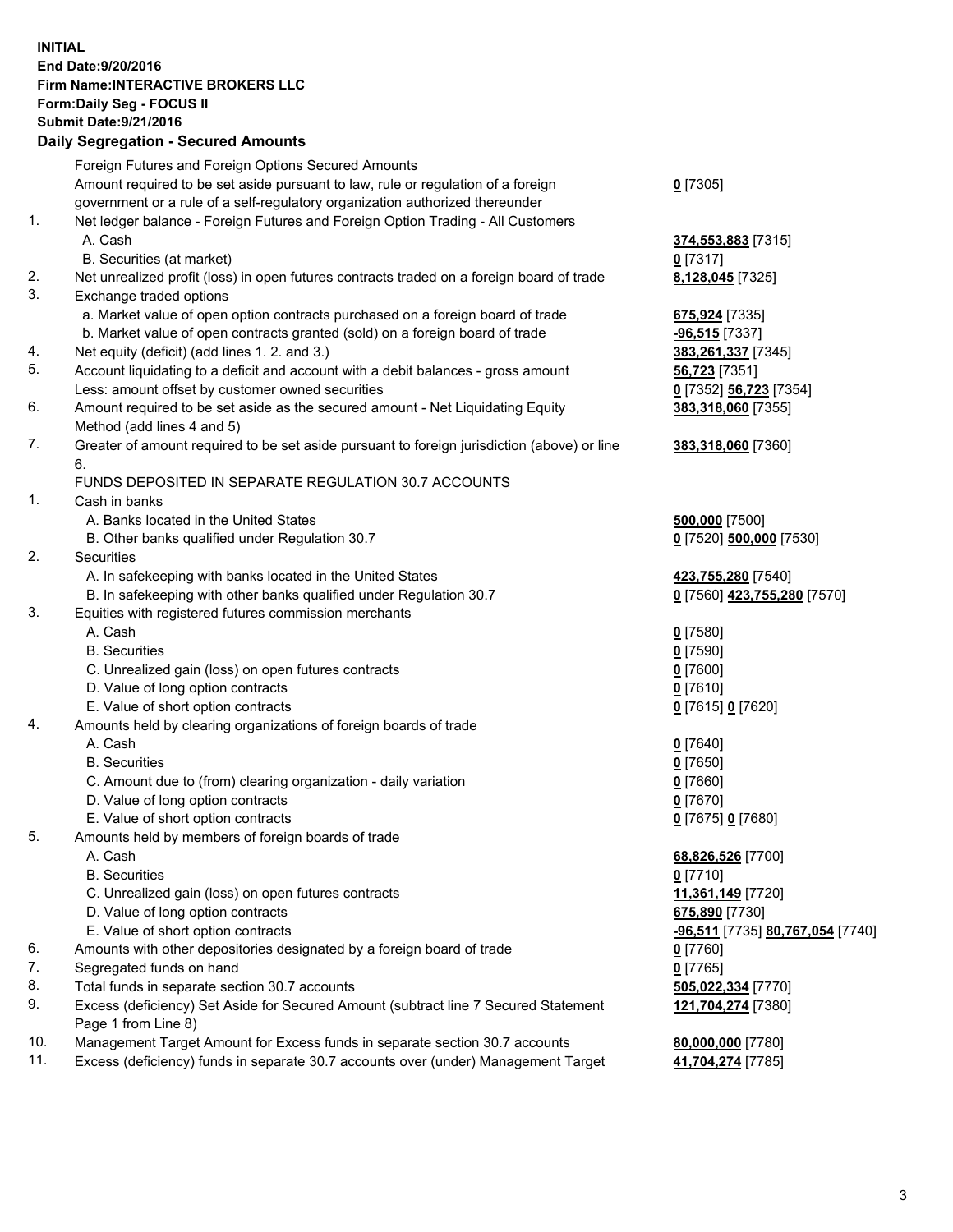**INITIAL End Date:9/20/2016 Firm Name:INTERACTIVE BROKERS LLC Form:Daily Seg - FOCUS II Submit Date:9/21/2016 Daily Segregation - Segregation Statement** SEGREGATION REQUIREMENTS(Section 4d(2) of the CEAct) 1. Net ledger balance A. Cash **2,979,836,255** [7010] B. Securities (at market) **0** [7020] 2. Net unrealized profit (loss) in open futures contracts traded on a contract market **17,100,736** [7030] 3. Exchange traded options A. Add market value of open option contracts purchased on a contract market **147,284,033** [7032] B. Deduct market value of open option contracts granted (sold) on a contract market **-208,244,635** [7033] 4. Net equity (deficit) (add lines 1, 2 and 3) **2,935,976,389** [7040] 5. Accounts liquidating to a deficit and accounts with debit balances - gross amount **53,940** [7045] Less: amount offset by customer securities **0** [7047] **53,940** [7050] 6. Amount required to be segregated (add lines 4 and 5) **2,936,030,329** [7060] FUNDS IN SEGREGATED ACCOUNTS 7. Deposited in segregated funds bank accounts A. Cash **80,163,872** [7070] B. Securities representing investments of customers' funds (at market) **2,070,092,810** [7080] C. Securities held for particular customers or option customers in lieu of cash (at market) **0** [7090] 8. Margins on deposit with derivatives clearing organizations of contract markets A. Cash **32,367,379** [7100] B. Securities representing investments of customers' funds (at market) **1,053,531,795** [7110] C. Securities held for particular customers or option customers in lieu of cash (at market) **0** [7120] 9. Net settlement from (to) derivatives clearing organizations of contract markets **6,906,898** [7130] 10. Exchange traded options A. Value of open long option contracts **147,279,368** [7132] B. Value of open short option contracts **-208,240,060** [7133] 11. Net equities with other FCMs A. Net liquidating equity **0** [7140] B. Securities representing investments of customers' funds (at market) **0** [7160] C. Securities held for particular customers or option customers in lieu of cash (at market) **0** [7170] 12. Segregated funds on hand **0** [7150] 13. Total amount in segregation (add lines 7 through 12) **3,182,102,062** [7180] 14. Excess (deficiency) funds in segregation (subtract line 6 from line 13) **246,071,733** [7190] 15. Management Target Amount for Excess funds in segregation **155,000,000** [7194] **91,071,733** [7198]

16. Excess (deficiency) funds in segregation over (under) Management Target Amount Excess